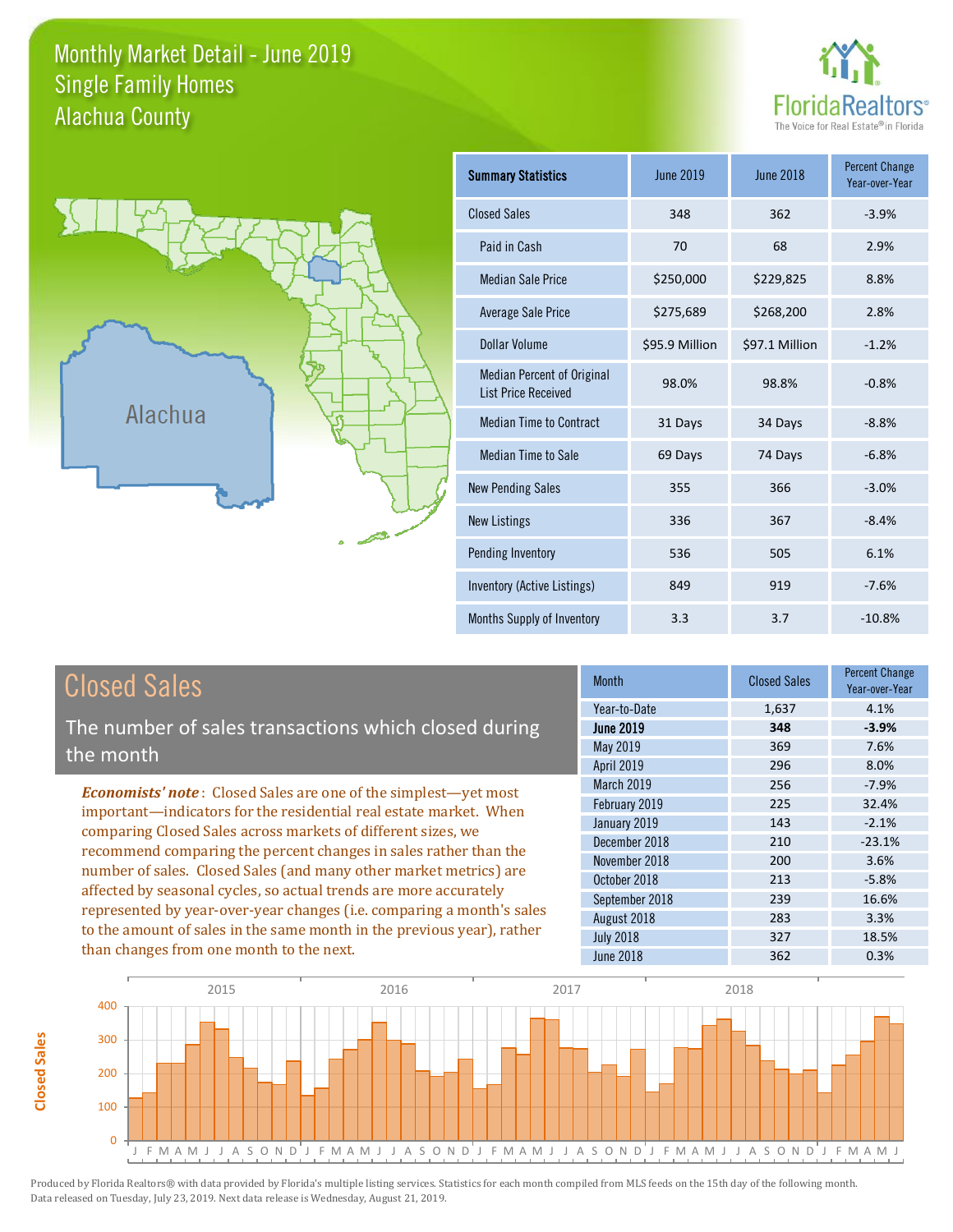

### *Economists' note:* Closed Sales are one of the simplest—yet most important—indicators for the residential real estate market. When comparing Closed Sales across markets of different sizes, we recommend comparing the percent changes in sales rather than the number of sales. Closed Sales (and many other market metrics) are affected by seasonal cycles, so actual trends are more accurately represented by year-over-year changes (i.e. comparing a month's sales to the amount of sales in the same month in the previous year), rather \$250,000 - \$299,999 74 57.4% \$300,000 - \$399,999 56 -16.4% \$400,000 - \$599,999 35 45.8% \$600,000 - \$999,999 10 -28.6% \$150,000 - \$199,999 64 -26.4%  $$200.000 - $249.999$  64 -5.9% \$100,000 - \$149,999 25 -30.6% Sale Price Closed Sales Percent Change Year-over-Year Less than \$50,000 3 0.0%  $$50,000 - $99,999$  15 7.1% Closed Sales by Sale Price The number of sales transactions which closed during the month



## Median Time to Contract by Sale Price The median number of days between the listing date and contract date for all Closed Sales during the month

*Economists' note* : Like Time to Sale, Time to Contract is a measure of the length of the home selling process calculated for sales which closed during the month. The difference is that Time to Contract measures the number of days between the initial listing of a property and the signing of the contract which eventually led to the closing of the sale. When the gap between Median Time to Contract and Median Time to Sale grows, it is usually a sign of longer closing times and/or declining numbers of cash sales.

| <b>Sale Price</b>     | <b>Median Time to</b><br>Contract | <b>Percent Change</b><br>Year-over-Year |
|-----------------------|-----------------------------------|-----------------------------------------|
| Less than \$50,000    | 30 Days                           | $-60.5%$                                |
| $$50,000 - $99,999$   | 40 Days                           | 90.5%                                   |
| $$100,000 - $149,999$ | 37 Days                           | $-14.0%$                                |
| $$150,000 - $199,999$ | 27 Days                           | 28.6%                                   |
| \$200,000 - \$249,999 | 29 Days                           | $-14.7%$                                |
| \$250,000 - \$299,999 | 31 Days                           | 0.0%                                    |
| \$300,000 - \$399,999 | 33 Days                           | $-32.7%$                                |
| \$400,000 - \$599,999 | 48 Days                           | $-36.8%$                                |
| \$600,000 - \$999,999 | 18 Days                           | $-21.7%$                                |
| \$1,000,000 or more   | 133 Days                          | N/A                                     |

\$1,000,000 or more 2 0.0%

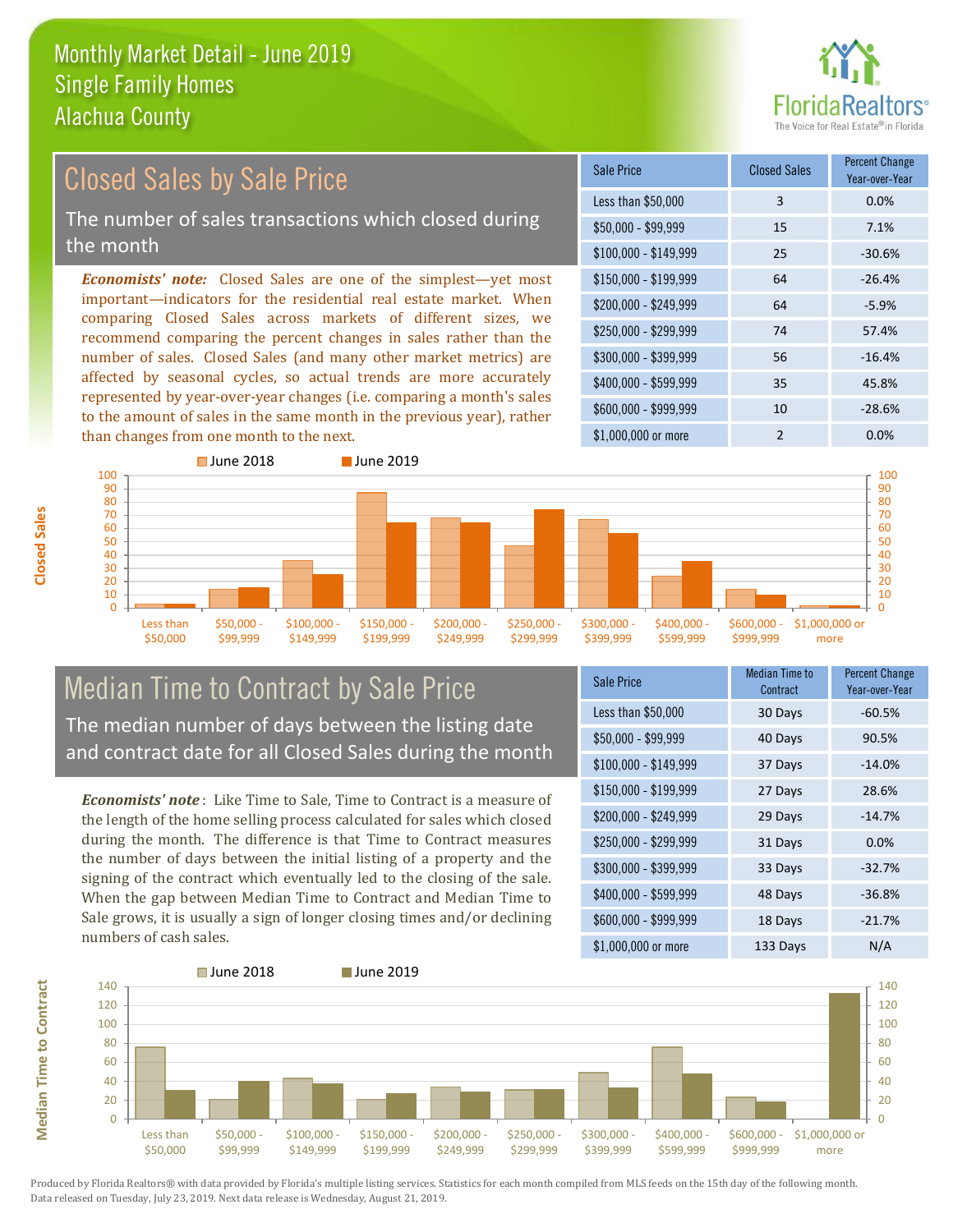

## New Listings by Initial Listing Price The number of properties put onto the market during

the month

*Economists' note:* New Listings tend to rise in delayed response to increasing prices, so they are often seen as a lagging indicator of market health. As prices rise, potential sellers raise their estimations of value—and in the most recent cycle, rising prices have freed up many potential sellers who were previously underwater on their mortgages. Note that in our calculations, we take care to not include properties that were recently taken off the market and quickly relisted, since these are not really *new* listings.

| <b>Initial Listing Price</b> | <b>New Listings</b> | <b>Percent Change</b><br>Year-over-Year |
|------------------------------|---------------------|-----------------------------------------|
| Less than \$50,000           | 3                   | 200.0%                                  |
| $$50,000 - $99,999$          | 7                   | $-53.3%$                                |
| $$100,000 - $149,999$        | 24                  | $-41.5%$                                |
| $$150,000 - $199,999$        | 47                  | $-39.0%$                                |
| \$200,000 - \$249,999        | 73                  | 1.4%                                    |
| \$250,000 - \$299,999        | 70                  | 55.6%                                   |
| \$300,000 - \$399,999        | 44                  | $-6.4%$                                 |
| \$400,000 - \$599,999        | 49                  | 25.6%                                   |
| \$600,000 - \$999,999        | 16                  | 0.0%                                    |
| \$1,000,000 or more          | 3                   | $-78.6%$                                |



### Inventory by Current Listing Price The number of property listings active at the end of the month

*Economists' note* : There are a number of ways to define and calculate Inventory. Our method is to simply count the number of active listings on the last day of the month, and hold this number to compare with the same month the following year. Inventory rises when New Listings are outpacing the number of listings that go off-market (regardless of whether they actually sell). Likewise, it falls when New Listings aren't keeping up with the rate at which homes are going off-market.

| <b>Current Listing Price</b> | Inventory | <b>Percent Change</b><br>Year-over-Year |
|------------------------------|-----------|-----------------------------------------|
| Less than \$50,000           | 6         | 200.0%                                  |
| $$50,000 - $99,999$          | 21        | $-44.7%$                                |
| $$100,000 - $149,999$        | 47        | $-34.7%$                                |
| $$150,000 - $199,999$        | 81        | $-27.7%$                                |
| \$200,000 - \$249,999        | 119       | $-25.2%$                                |
| \$250,000 - \$299,999        | 146       | 13.2%                                   |
| \$300,000 - \$399,999        | 170       | 10.4%                                   |
| \$400,000 - \$599,999        | 151       | 1.3%                                    |
| \$600,000 - \$999,999        | 81        | 9.5%                                    |
| \$1,000,000 or more          | 27        | $-10.0\%$                               |



Produced by Florida Realtors® with data provided by Florida's multiple listing services. Statistics for each month compiled from MLS feeds on the 15th day of the following month. Data released on Tuesday, July 23, 2019. Next data release is Wednesday, August 21, 2019.

**Inventory**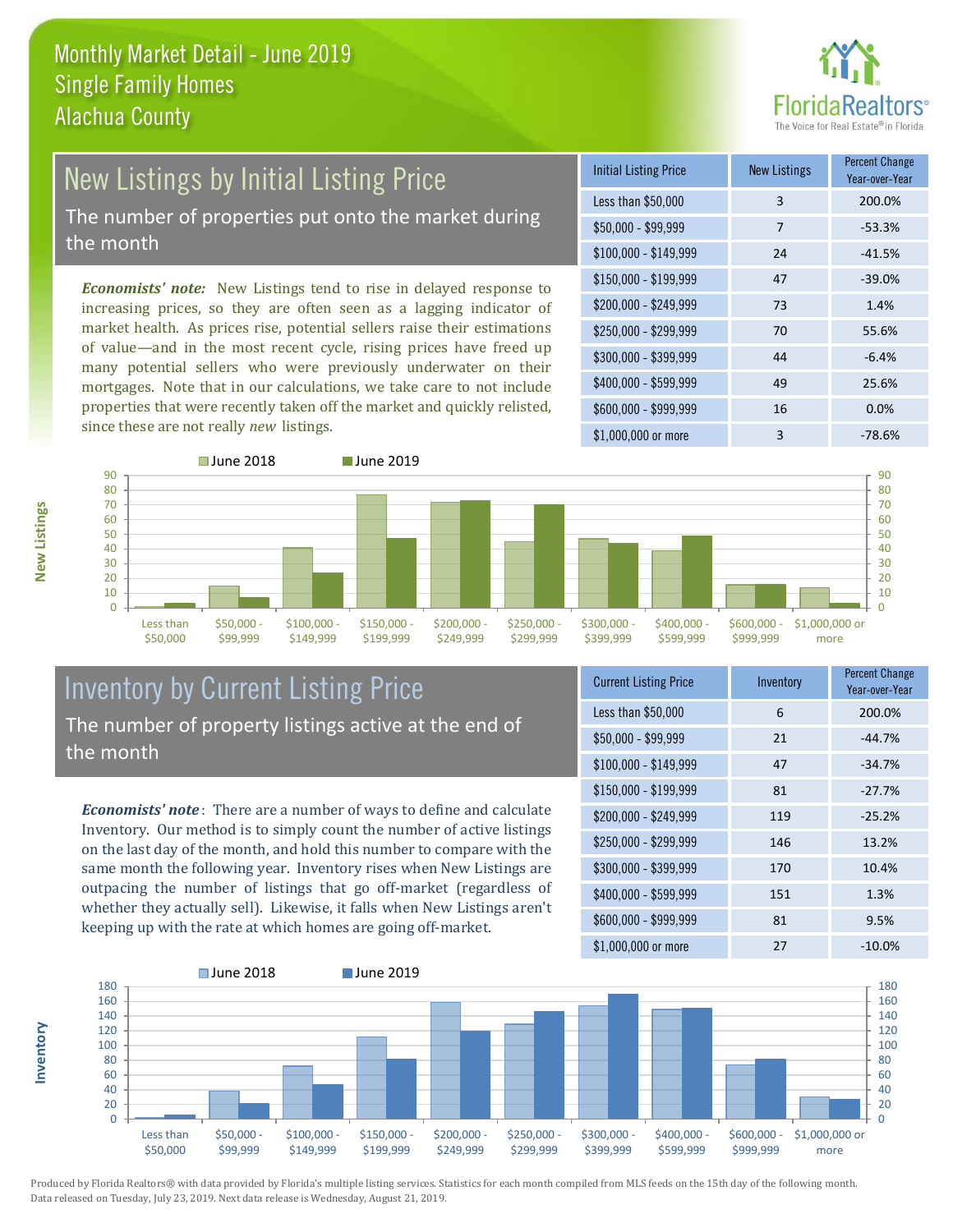### Monthly Distressed Market - June 2019 Alachua County Single Family Homes



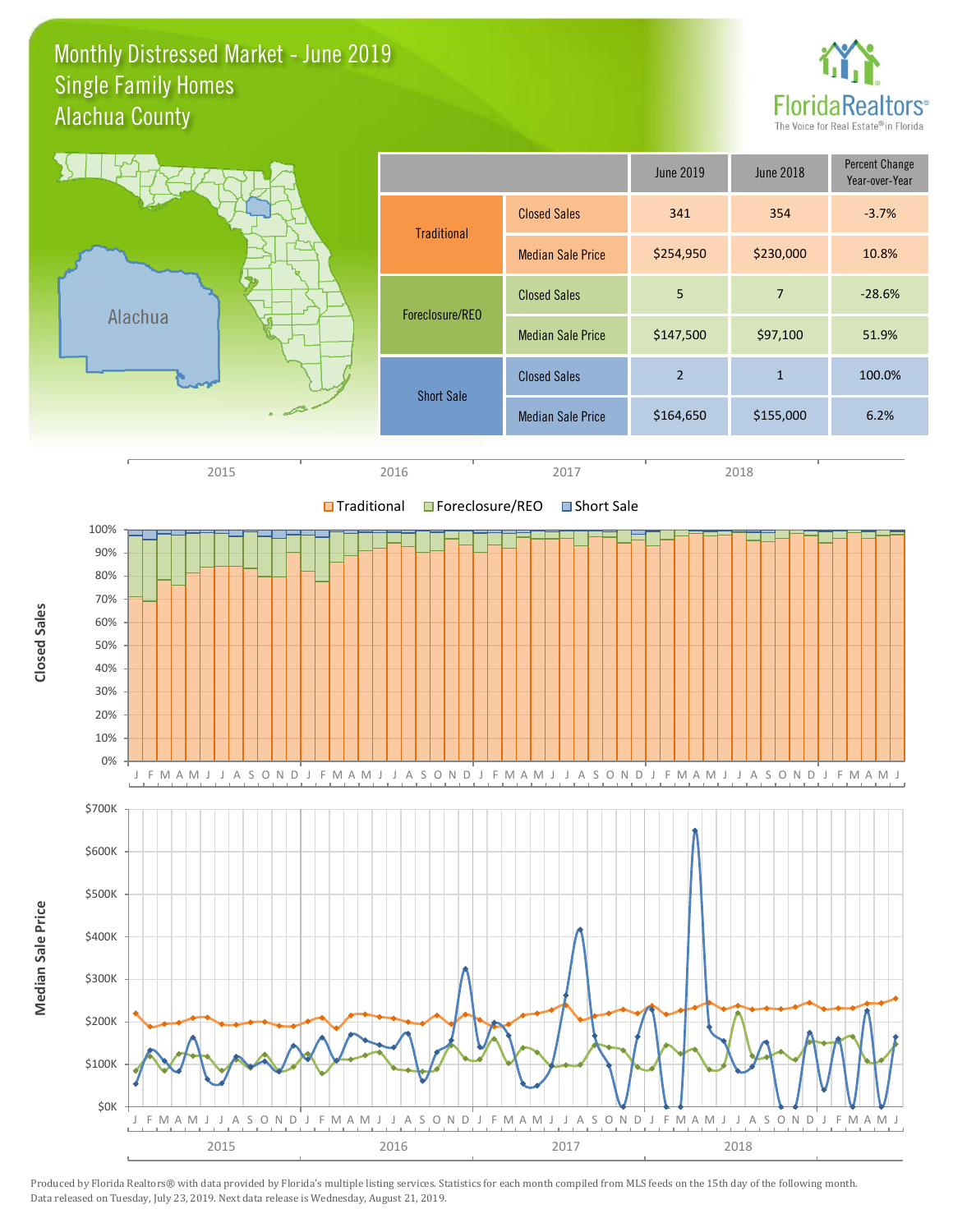Monthly Market Detail - June 2019 Alachua County Townhouses and Condos





| <b>Summary Statistics</b>                                       | <b>June 2019</b> | <b>June 2018</b> | <b>Percent Change</b><br>Year-over-Year |
|-----------------------------------------------------------------|------------------|------------------|-----------------------------------------|
| <b>Closed Sales</b>                                             | 98               | 111              | $-11.7%$                                |
| Paid in Cash                                                    | 49               | 60               | $-18.3%$                                |
| <b>Median Sale Price</b>                                        | \$127,500        | \$111,000        | 14.9%                                   |
| <b>Average Sale Price</b>                                       | \$141,361        | \$115,947        | 21.9%                                   |
| <b>Dollar Volume</b>                                            | \$13.9 Million   | \$12.9 Million   | 7.6%                                    |
| <b>Median Percent of Original</b><br><b>List Price Received</b> | 97.0%            | 96.8%            | 0.2%                                    |
| <b>Median Time to Contract</b>                                  | 24 Days          | 26 Days          | $-7.7%$                                 |
| <b>Median Time to Sale</b>                                      | 53 Days          | 55 Days          | $-3.6%$                                 |
| <b>New Pending Sales</b>                                        | 118              | 107              | 10.3%                                   |
| <b>New Listings</b>                                             | 86               | 113              | $-23.9%$                                |
| <b>Pending Inventory</b>                                        | 126              | 116              | 8.6%                                    |
| <b>Inventory (Active Listings)</b>                              | 122              | 163              | $-25.2%$                                |
| Months Supply of Inventory                                      | 1.7              | 2.2              | $-22.7%$                                |

# Closed Sales

The number of sales transactions which closed during the month

*Economists' note* : Closed Sales are one of the simplest—yet most important—indicators for the residential real estate market. When comparing Closed Sales across markets of different sizes, we recommend comparing the percent changes in sales rather than the number of sales. Closed Sales (and many other market metrics) are affected by seasonal cycles, so actual trends are more accurately represented by year-over-year changes (i.e. comparing a month's sales to the amount of sales in the same month in the previous year), rather than changes from one month to the next.

| <b>Month</b>      | <b>Closed Sales</b> | <b>Percent Change</b><br>Year-over-Year |
|-------------------|---------------------|-----------------------------------------|
| Year-to-Date      | 462                 | $-7.2%$                                 |
| <b>June 2019</b>  | 98                  | $-11.7%$                                |
| <b>May 2019</b>   | 104                 | $-2.8%$                                 |
| <b>April 2019</b> | 93                  | 5.7%                                    |
| <b>March 2019</b> | 68                  | $-16.0%$                                |
| February 2019     | 58                  | 0.0%                                    |
| January 2019      | 41                  | $-22.6%$                                |
| December 2018     | 54                  | 10.2%                                   |
| November 2018     | 47                  | $-17.5%$                                |
| October 2018      | 58                  | 13.7%                                   |
| September 2018    | 50                  | 13.6%                                   |
| August 2018       | 77                  | $-9.4%$                                 |
| <b>July 2018</b>  | 117                 | 34.5%                                   |
| <b>June 2018</b>  | 111                 | 2.8%                                    |

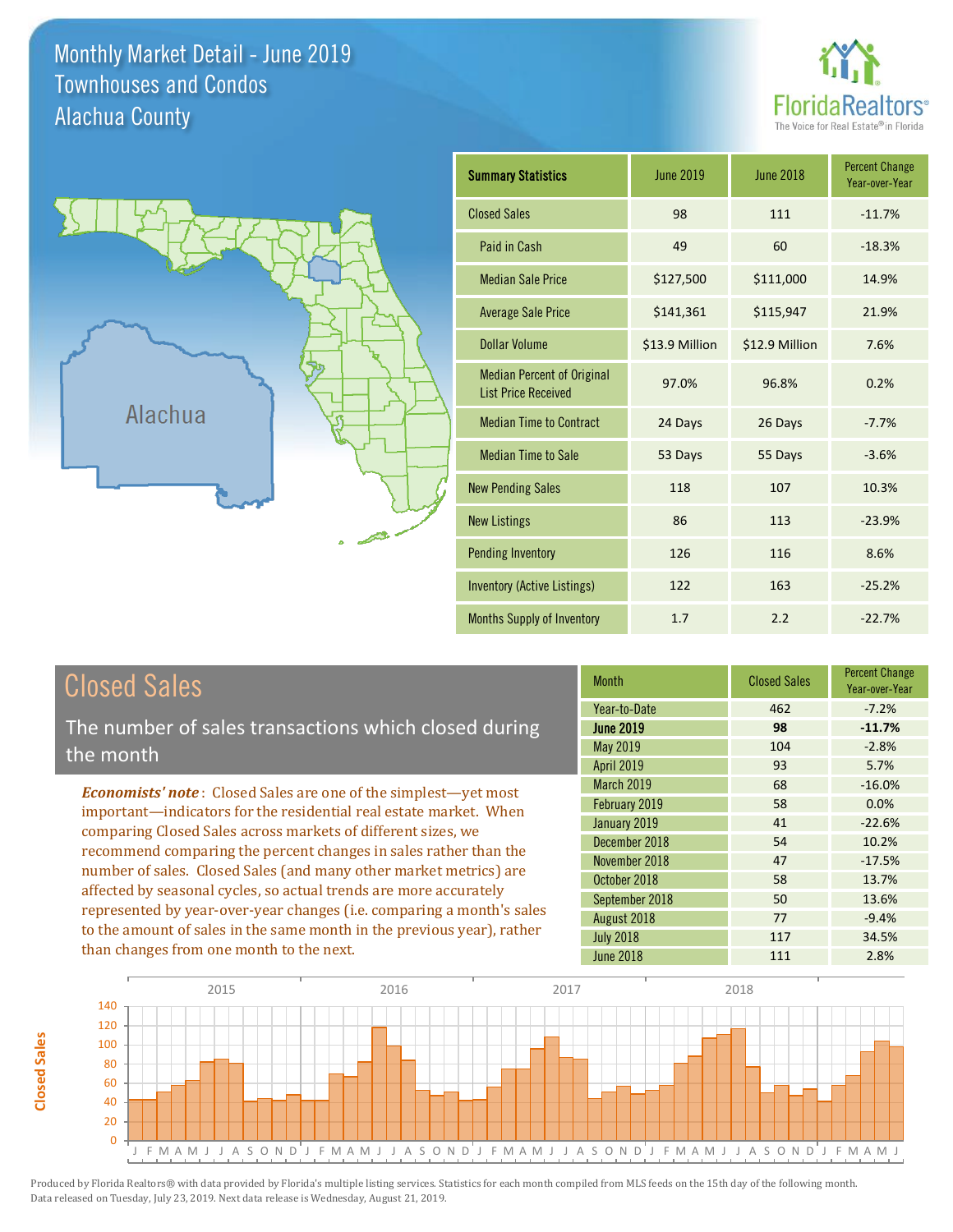

# Closed Sales by Sale Price

The number of sales transactions which closed during the month

*Economists' note:* Closed Sales are one of the simplest—yet most important—indicators for the residential real estate market. When comparing Closed Sales across markets of different sizes, we recommend comparing the percent changes in sales rather than the number of sales. Closed Sales (and many other market metrics) are affected by seasonal cycles, so actual trends are more accurately represented by year-over-year changes (i.e. comparing a month's sales to the amount of sales in the same month in the previous year), rather than changes from one month to the next.

| <b>Sale Price</b>     | <b>Closed Sales</b> | <b>Percent Change</b><br>Year-over-Year |
|-----------------------|---------------------|-----------------------------------------|
| Less than \$50,000    | $\mathbf{1}$        | $-85.7%$                                |
| $$50,000 - $99,999$   | 28                  | $-24.3%$                                |
| $$100,000 - $149,999$ | 36                  | $-23.4%$                                |
| $$150,000 - $199,999$ | 16                  | 45.5%                                   |
| \$200,000 - \$249,999 | 14                  | 100.0%                                  |
| \$250,000 - \$299,999 | $\mathbf{1}$        | $-50.0%$                                |
| \$300,000 - \$399,999 | $\mathbf{1}$        | N/A                                     |
| \$400,000 - \$599,999 | $\mathbf{1}$        | N/A                                     |
| \$600,000 - \$999,999 | $\Omega$            | N/A                                     |
| \$1,000,000 or more   | 0                   | N/A                                     |



### Median Time to Contract by Sale Price The median number of days between the listing date and contract date for all Closed Sales during the month

*Economists' note* : Like Time to Sale, Time to Contract is a measure of the length of the home selling process calculated for sales which closed during the month. The difference is that Time to Contract measures the number of days between the initial listing of a property and the signing of the contract which eventually led to the closing of the sale. When the gap between Median Time to Contract and Median Time to Sale grows, it is usually a sign of longer closing times and/or declining numbers of cash sales.

| Sale Price            | <b>Median Time to</b><br>Contract | <b>Percent Change</b><br>Year-over-Year |
|-----------------------|-----------------------------------|-----------------------------------------|
| Less than \$50,000    | 18 Days                           | $-71.4%$                                |
| $$50,000 - $99,999$   | 26 Days                           | 52.9%                                   |
| $$100,000 - $149,999$ | 13 Days                           | $-50.0%$                                |
| $$150,000 - $199,999$ | 24 Days                           | 9.1%                                    |
| \$200,000 - \$249,999 | 80 Days                           | 53.8%                                   |
| \$250,000 - \$299,999 | 28 Days                           | $-64.1%$                                |
| \$300,000 - \$399,999 | 131 Days                          | N/A                                     |
| \$400,000 - \$599,999 | 0 Days                            | N/A                                     |
| \$600,000 - \$999,999 | (No Sales)                        | N/A                                     |
| \$1,000,000 or more   | (No Sales)                        | N/A                                     |

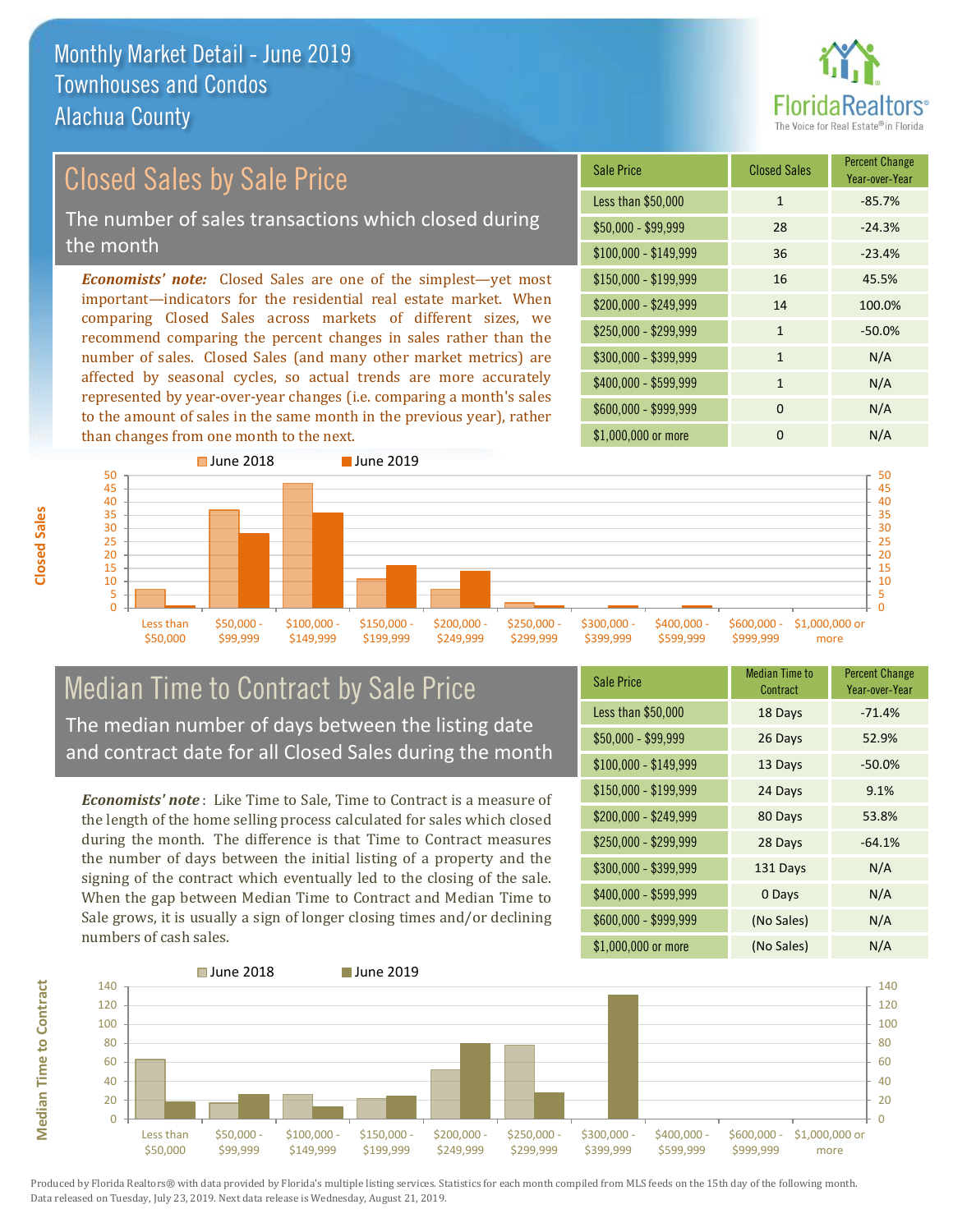

# New Listings by Initial Listing Price

The number of properties put onto the market during the month

*Economists' note:* New Listings tend to rise in delayed response to increasing prices, so they are often seen as a lagging indicator of market health. As prices rise, potential sellers raise their estimations of value—and in the most recent cycle, rising prices have freed up many potential sellers who were previously underwater on their mortgages. Note that in our calculations, we take care to not include properties that were recently taken off the market and quickly relisted, since these are not really *new* listings.

| <b>Initial Listing Price</b> | <b>New Listings</b> | <b>Percent Change</b><br>Year-over-Year |
|------------------------------|---------------------|-----------------------------------------|
| Less than \$50,000           | $\overline{2}$      | $-50.0%$                                |
| $$50,000 - $99,999$          | 17                  | $-62.2%$                                |
| $$100,000 - $149,999$        | 39                  | $-17.0%$                                |
| $$150,000 - $199,999$        | 16                  | 60.0%                                   |
| \$200,000 - \$249,999        | 6                   | 20.0%                                   |
| \$250,000 - \$299,999        | $\overline{2}$      | 0.0%                                    |
| \$300,000 - \$399,999        | $\mathfrak{p}$      | N/A                                     |
| \$400,000 - \$599,999        | $\mathbf{1}$        | N/A                                     |
| \$600,000 - \$999,999        | 1                   | N/A                                     |
| \$1,000,000 or more          | O                   | N/A                                     |



### Inventory by Current Listing Price The number of property listings active at the end of the month

*Economists' note* : There are a number of ways to define and calculate Inventory. Our method is to simply count the number of active listings on the last day of the month, and hold this number to compare with the same month the following year. Inventory rises when New Listings are outpacing the number of listings that go off-market (regardless of whether they actually sell). Likewise, it falls when New Listings aren't keeping up with the rate at which homes are going off-market.

| <b>Current Listing Price</b> | Inventory      | <b>Percent Change</b><br>Year-over-Year |
|------------------------------|----------------|-----------------------------------------|
| Less than \$50,000           | $\overline{4}$ | 100.0%                                  |
| $$50,000 - $99,999$          | 38             | $-20.8%$                                |
| $$100,000 - $149,999$        | 39             | $-35.0%$                                |
| $$150,000 - $199,999$        | 17             | $-37.0%$                                |
| \$200,000 - \$249,999        | 8              | $-46.7%$                                |
| \$250,000 - \$299,999        | 8              | 0.0%                                    |
| \$300,000 - \$399,999        | $\overline{4}$ | 300.0%                                  |
| \$400,000 - \$599,999        | 3              | 50.0%                                   |
| \$600,000 - \$999,999        | $\mathbf{1}$   | N/A                                     |
| \$1,000,000 or more          | 0              | N/A                                     |



Produced by Florida Realtors® with data provided by Florida's multiple listing services. Statistics for each month compiled from MLS feeds on the 15th day of the following month. Data released on Tuesday, July 23, 2019. Next data release is Wednesday, August 21, 2019.

**Inventory**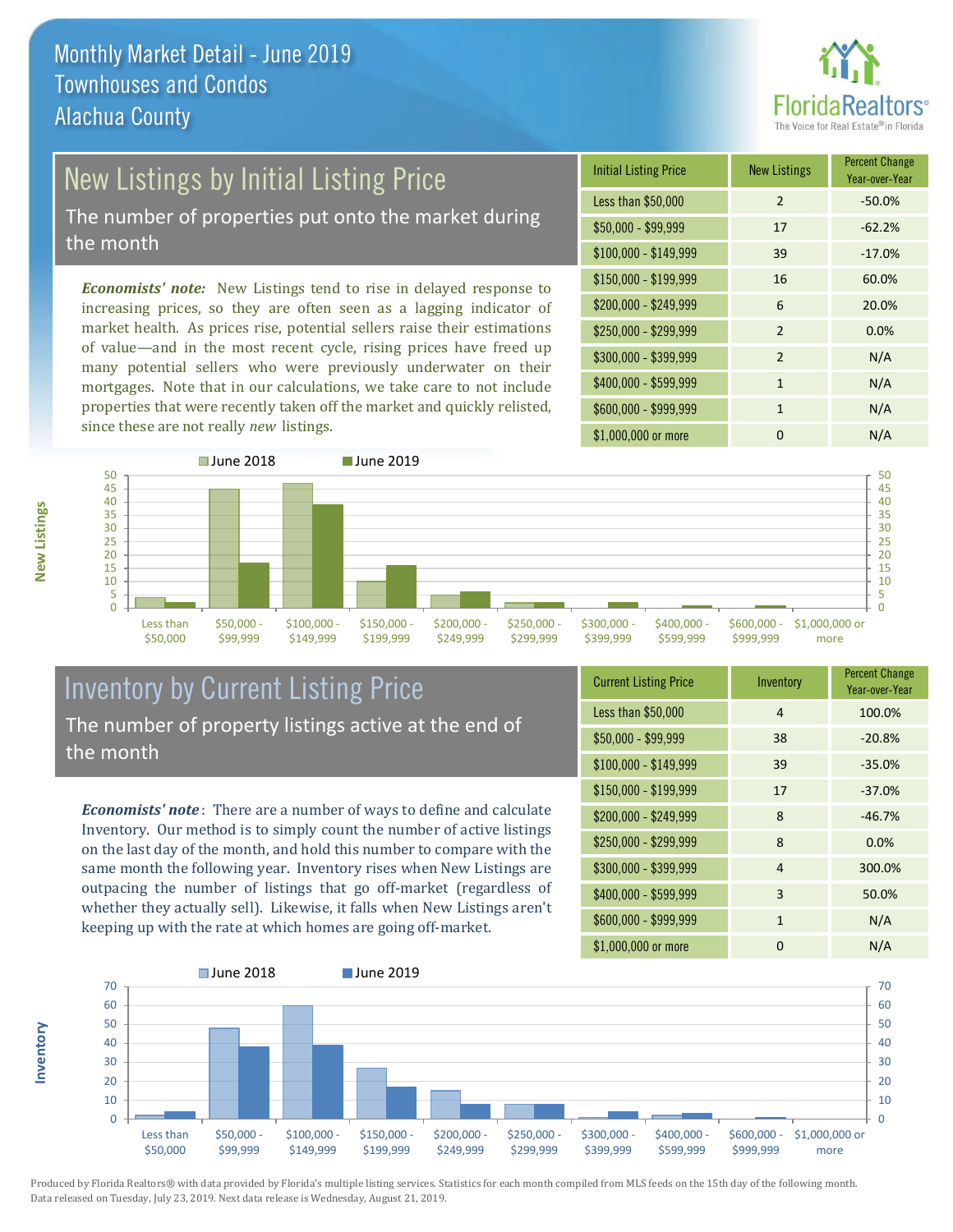Monthly Distressed Market - June 2019 Alachua County Townhouses and Condos



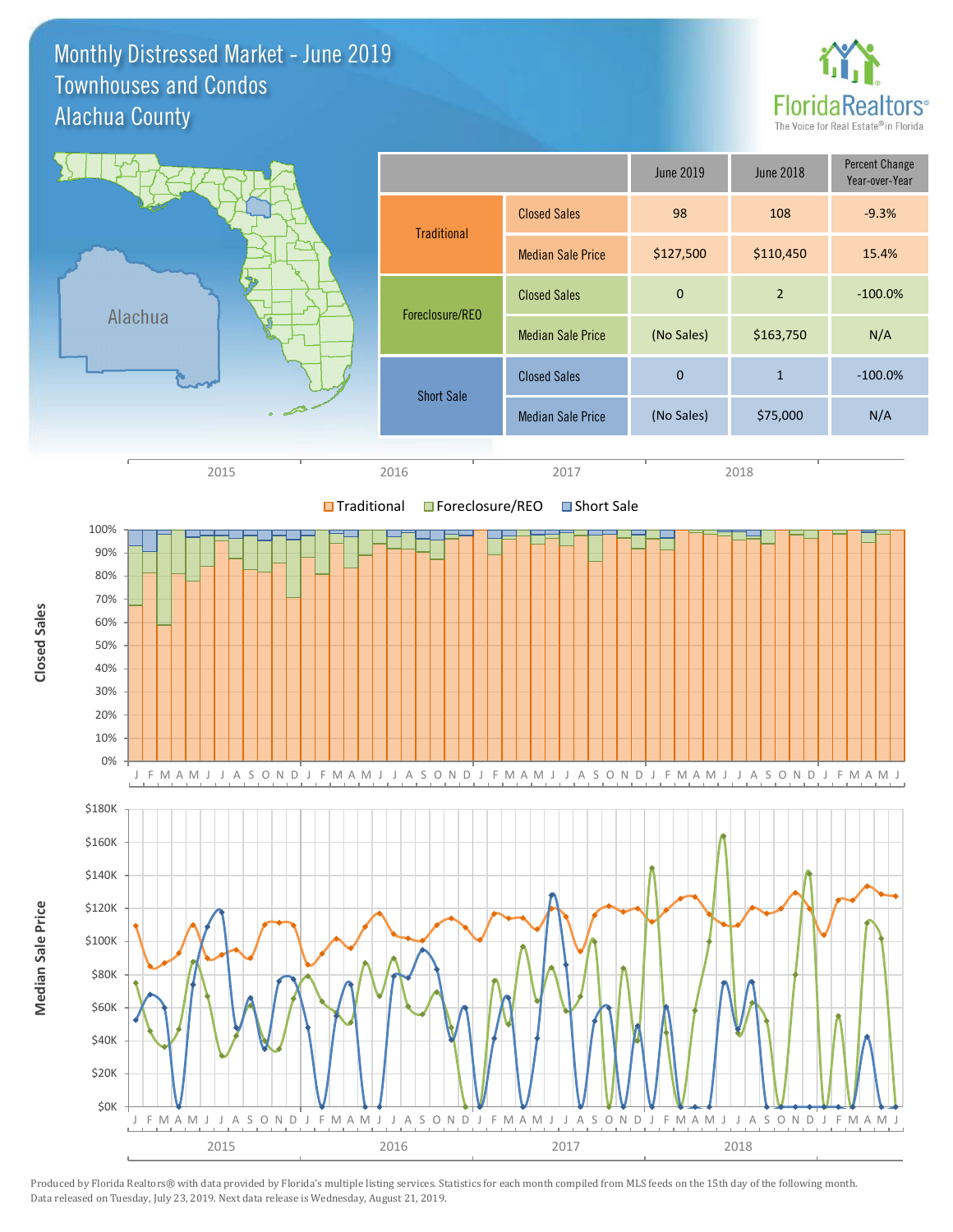Monthly Market Detail - June 2019 Alachua County Manufactured Homes





| <b>Summary Statistics</b>                                       | <b>June 2019</b> | <b>June 2018</b> | <b>Percent Change</b><br>Year-over-Year |
|-----------------------------------------------------------------|------------------|------------------|-----------------------------------------|
| <b>Closed Sales</b>                                             | 13               | 12               | 8.3%                                    |
| Paid in Cash                                                    | 9                | 5                | 80.0%                                   |
| <b>Median Sale Price</b>                                        | \$79,000         | \$86,000         | $-8.1%$                                 |
| <b>Average Sale Price</b>                                       | \$104,731        | \$95,413         | 9.8%                                    |
| Dollar Volume                                                   | \$1.4 Million    | \$1.1 Million    | 18.9%                                   |
| <b>Median Percent of Original</b><br><b>List Price Received</b> | 92.9%            | 94.9%            | $-2.1%$                                 |
| <b>Median Time to Contract</b>                                  | 76 Days          | 85 Days          | $-10.6%$                                |
| <b>Median Time to Sale</b>                                      | 130 Days         | 148 Days         | $-12.2%$                                |
| <b>New Pending Sales</b>                                        | 14               | 16               | $-12.5%$                                |
| <b>New Listings</b>                                             | 12               | 12               | 0.0%                                    |
| Pending Inventory                                               | 26               | 27               | $-3.7%$                                 |
| Inventory (Active Listings)                                     | 40               | 38               | 5.3%                                    |
| Months Supply of Inventory                                      | 3.9              | 4.1              | $-4.9%$                                 |

# Closed Sales

The number of sales transactions which closed during the month

*Economists' note* : Closed Sales are one of the simplest—yet most important—indicators for the residential real estate market. When comparing Closed Sales across markets of different sizes, we recommend comparing the percent changes in sales rather than the number of sales. Closed Sales (and many other market metrics) are affected by seasonal cycles, so actual trends are more accurately represented by year-over-year changes (i.e. comparing a month's sales to the amount of sales in the same month in the previous year), rather than changes from one month to the next.

| <b>Month</b>     | <b>Closed Sales</b> | <b>Percent Change</b><br>Year-over-Year |
|------------------|---------------------|-----------------------------------------|
| Year-to-Date     | 68                  | 33.3%                                   |
| <b>June 2019</b> | 13                  | 8.3%                                    |
| May 2019         | 10                  | $-28.6%$                                |
| April 2019       | 14                  | 100.0%                                  |
| March 2019       | 11                  | 10.0%                                   |
| February 2019    | 10                  | 400.0%                                  |
| January 2019     | 10                  | 66.7%                                   |
| December 2018    | 10                  | 0.0%                                    |
| November 2018    | 9                   | $-10.0%$                                |
| October 2018     | 8                   | $-27.3%$                                |
| September 2018   | 5                   | 0.0%                                    |
| August 2018      | 13                  | 0.0%                                    |
| <b>July 2018</b> | 11                  | 10.0%                                   |
| <b>June 2018</b> | 12                  | $-40.0%$                                |

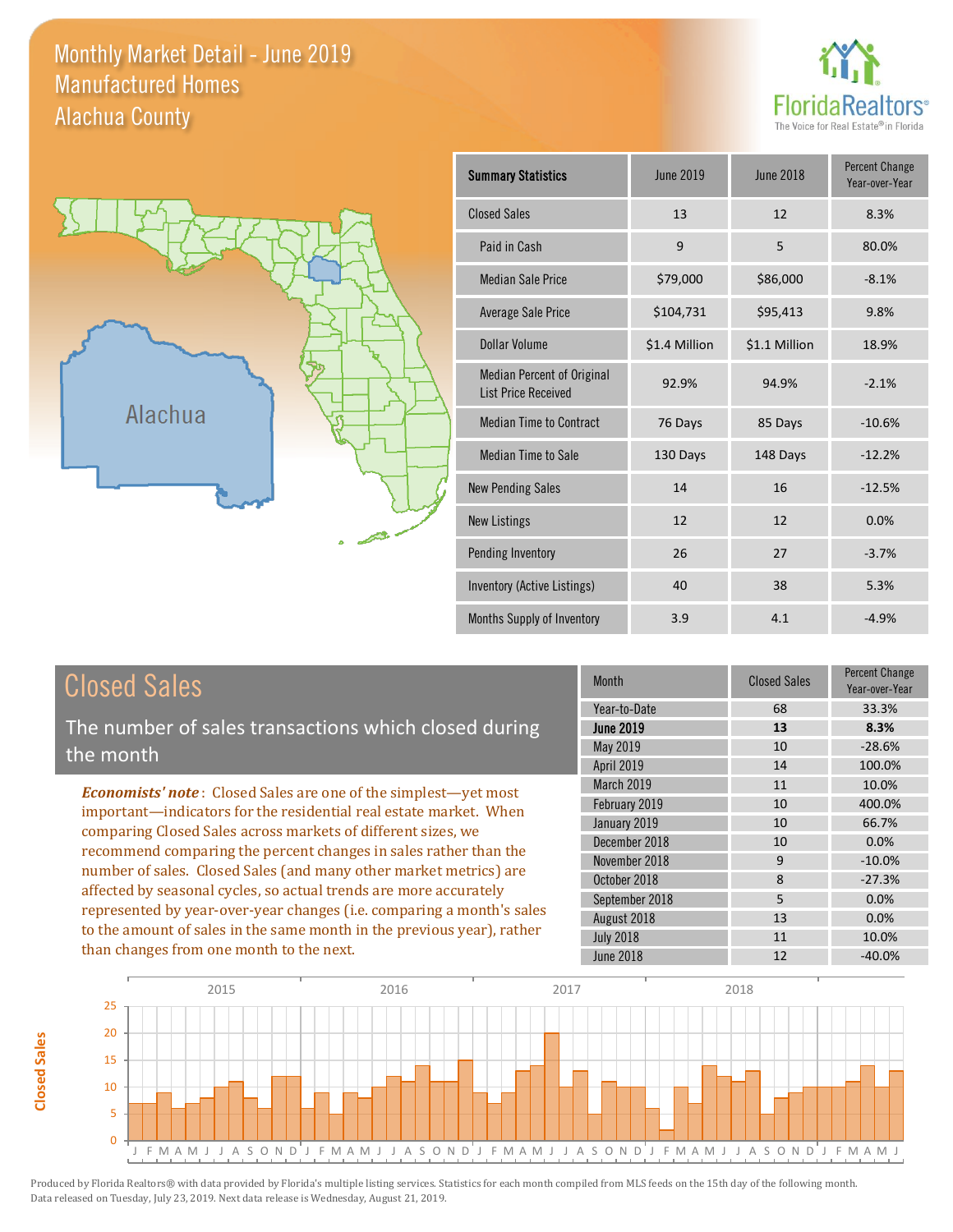than changes from one month to the next.

**Closed Sales**



### *Economists' note:* Closed Sales are one of the simplest—yet most important—indicators for the residential real estate market. When comparing Closed Sales across markets of different sizes, we recommend comparing the percent changes in sales rather than the number of sales. Closed Sales (and many other market metrics) are affected by seasonal cycles, so actual trends are more accurately represented by year-over-year changes (i.e. comparing a month's sales  $$250.000 - $299.999$  0  $-100.0\%$ \$300,000 - \$399,999 0 0 N/A  $$400,000 - $599,999$  0 N/A \$150,000 - \$199,999 2 100.0%  $$200.000 - $249.999$  1 N/A \$100,000 - \$149,999 3 0.0% Sale Price Closed Sales Percent Change Year-over-Year Less than \$50,000 1 1 -75.0% \$50,000 - \$99,999 6 100.0% Closed Sales by Sale Price The number of sales transactions which closed during the month



### Median Time to Contract by Sale Price The median number of days between the listing date and contract date for all Closed Sales during the month

to the amount of sales in the same month in the previous year), rather

*Economists' note* : Like Time to Sale, Time to Contract is a measure of the length of the home selling process calculated for sales which closed during the month. The difference is that Time to Contract measures the number of days between the initial listing of a property and the signing of the contract which eventually led to the closing of the sale. When the gap between Median Time to Contract and Median Time to Sale grows, it is usually a sign of longer closing times and/or declining numbers of cash sales.

| <b>Sale Price</b>     | <b>Median Time to</b><br>Contract | <b>Percent Change</b><br>Year-over-Year |
|-----------------------|-----------------------------------|-----------------------------------------|
| Less than \$50,000    | 235 Days                          | 78.0%                                   |
| $$50,000 - $99,999$   | 49 Days                           | $-74.6%$                                |
| $$100,000 - $149,999$ | 105 Days                          | 144.2%                                  |
| $$150,000 - $199,999$ | 42 Days                           | 55.6%                                   |
| \$200,000 - \$249,999 | 92 Days                           | N/A                                     |
| \$250,000 - \$299,999 | (No Sales)                        | N/A                                     |
| \$300,000 - \$399,999 | (No Sales)                        | N/A                                     |
| \$400,000 - \$599,999 | (No Sales)                        | N/A                                     |
| \$600,000 - \$999,999 | (No Sales)                        | N/A                                     |
| \$1,000,000 or more   | (No Sales)                        | N/A                                     |

\$1,000,000 or more 0 0 N/A

\$600,000 - \$999,999 0 0 N/A



**Median Time to Contract Median Time to Contract**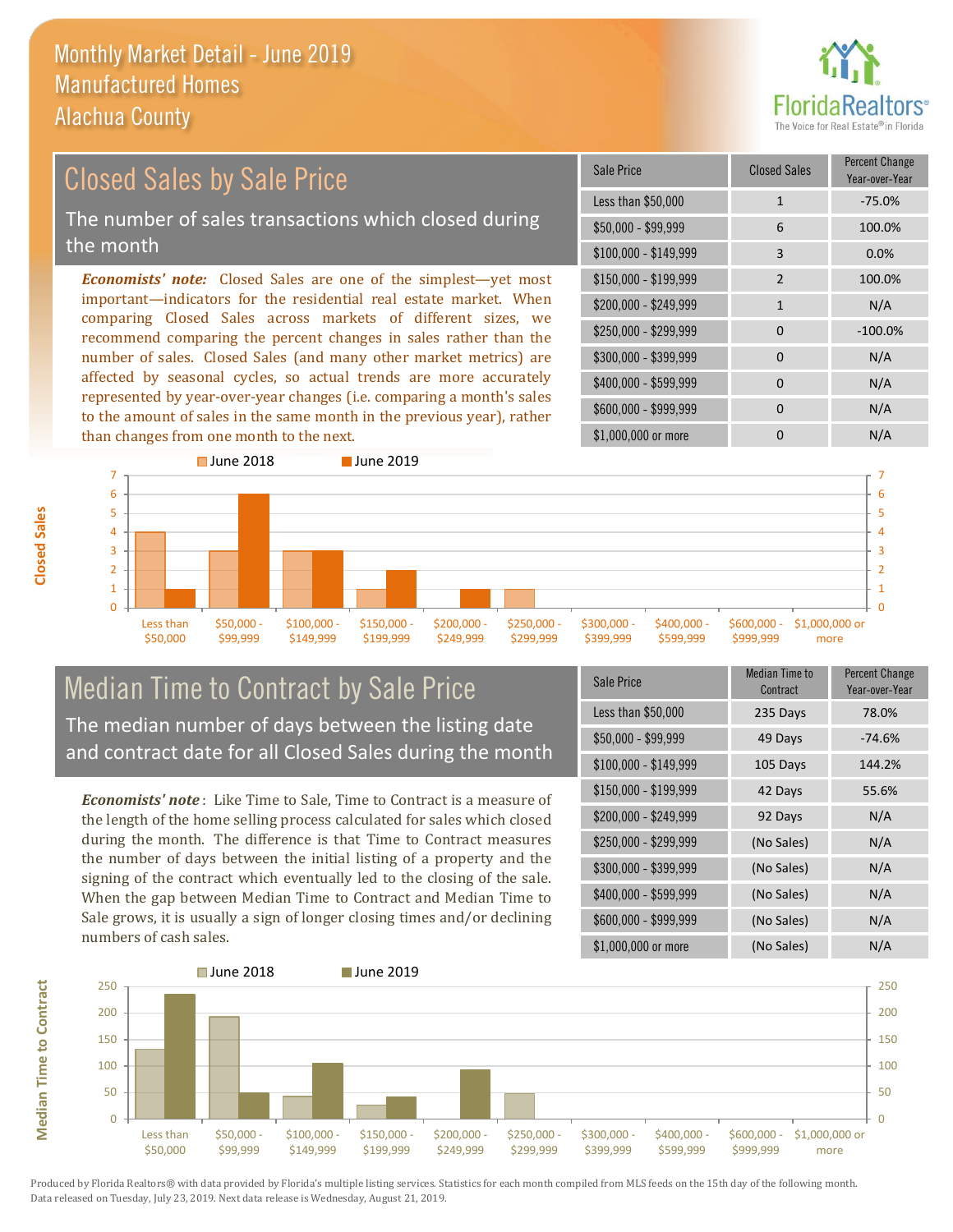

# New Listings by Initial Listing Price The number of properties put onto the market during

the month

**Inventory**

**New Listings**

*Economists' note:* New Listings tend to rise in delayed response to increasing prices, so they are often seen as a lagging indicator of market health. As prices rise, potential sellers raise their estimations of value—and in the most recent cycle, rising prices have freed up many potential sellers who were previously underwater on their mortgages. Note that in our calculations, we take care to not include properties that were recently taken off the market and quickly relisted, since these are not really *new* listings.

| Initial Listing Price | New Listings   | <b>Percent Change</b><br>Year-over-Year |
|-----------------------|----------------|-----------------------------------------|
| Less than \$50,000    | $\overline{2}$ | 100.0%                                  |
| $$50,000 - $99,999$   | 6              | 20.0%                                   |
| $$100,000 - $149,999$ | $\mathbf{1}$   | $-80.0%$                                |
| $$150,000 - $199,999$ | $\mathbf{1}$   | 0.0%                                    |
| \$200,000 - \$249,999 | $\overline{2}$ | N/A                                     |
| \$250,000 - \$299,999 | $\Omega$       | N/A                                     |
| \$300,000 - \$399,999 | 0              | N/A                                     |
| \$400,000 - \$599,999 | $\Omega$       | N/A                                     |
| \$600,000 - \$999,999 | $\Omega$       | N/A                                     |
| \$1,000,000 or more   |                | N/A                                     |



### Inventory by Current Listing Price The number of property listings active at the end of the month

*Economists' note* : There are a number of ways to define and calculate Inventory. Our method is to simply count the number of active listings on the last day of the month, and hold this number to compare with the same month the following year. Inventory rises when New Listings are outpacing the number of listings that go off-market (regardless of whether they actually sell). Likewise, it falls when New Listings aren't keeping up with the rate at which homes are going off-market.

| <b>Current Listing Price</b> | Inventory    | Percent Change<br>Year-over-Year |
|------------------------------|--------------|----------------------------------|
| Less than \$50,000           | 8            | 300.0%                           |
| $$50,000 - $99,999$          | 10           | $-50.0%$                         |
| $$100,000 - $149,999$        | 10           | 25.0%                            |
| $$150,000 - $199,999$        | 5            | $-16.7%$                         |
| \$200,000 - \$249,999        | 5            | N/A                              |
| \$250,000 - \$299,999        | $\mathbf{1}$ | $-50.0%$                         |
| \$300,000 - \$399,999        | $\Omega$     | N/A                              |
| \$400,000 - \$599,999        | $\mathbf{1}$ | N/A                              |
| \$600,000 - \$999,999        | $\Omega$     | N/A                              |
| \$1,000,000 or more          | 0            | N/A                              |